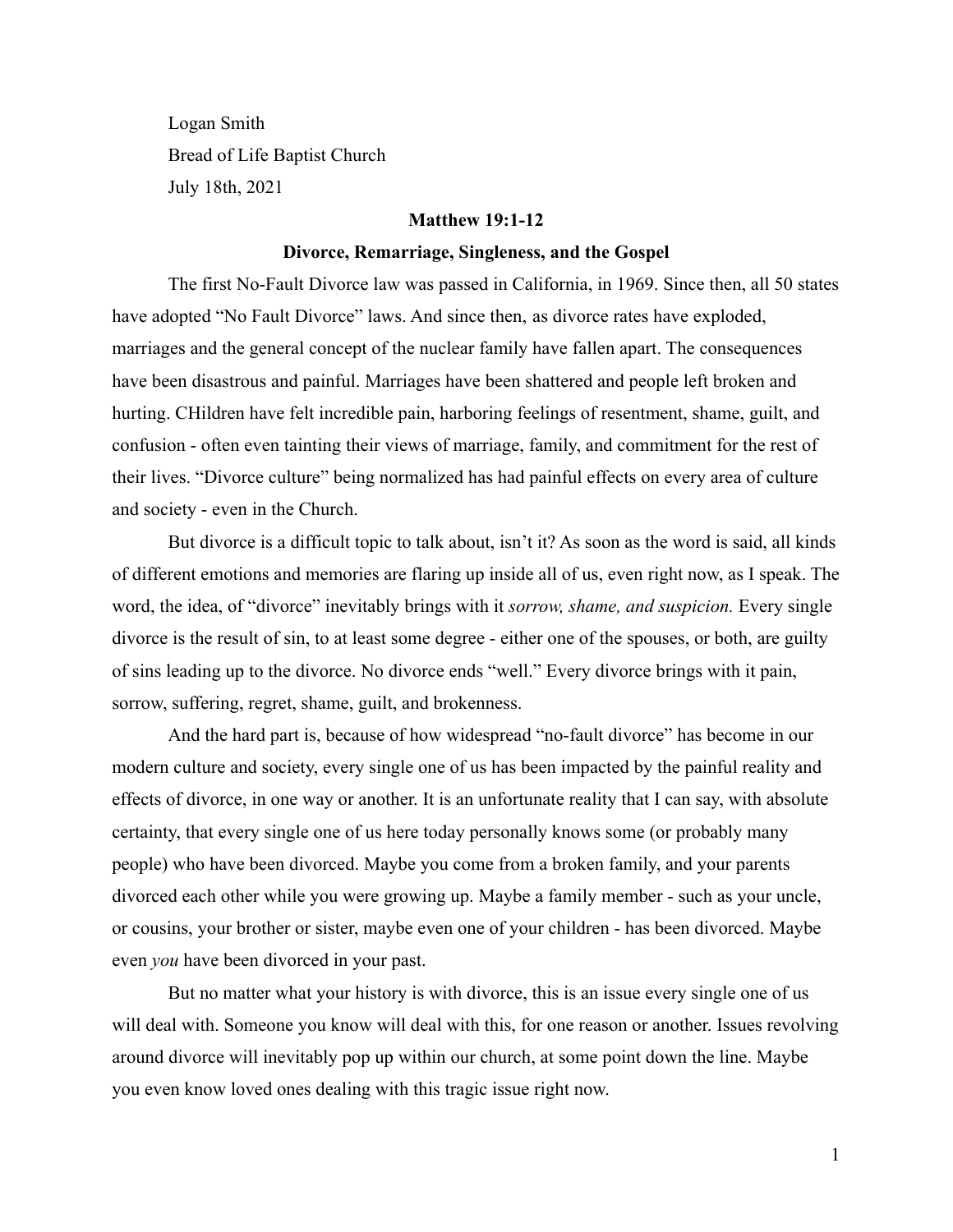Therefore, the topics of marriage, divorce, and remarriage are topics that we desperately need to talk about - especially within the church! Yet far too often churches have not talked about or dealt with divorce in the right way. THere are dangers on either end of the spectrum: some churches deal with the matter too harshly, treating it like the "unforgivable sin" and refusing to hold out hope, grace, forgiveness, and restoration. But other churches have fallen off on the other side: remaining too silent, refusing to talk about or deal with the actual cases of divorce and failed marriages happening right there in their own congregation, simply ignoring it, speaking of it in hushed tones but never publicly, and ignoring the very real sin and pain in the lives of that family.

So what's the answer? We definitely must talk about it - we cannot be silent; but we must rightly teach and act upon *what the Bible says about marriage, divorce, and remarriage.* We need to be firmly grounded in a biblical foundation of GOd's good design for marriage, singleness, and sexuality. We need to know what *God says is good* and what *God says is wrong and sinful -* we need to listen to what the Bible says about divorce, about what is sinful and what is permissible, so that we may obey the Lord and know how to help each other navigate the thorny, painful circumstances of life. And we need to deal with all of the issues by rooting them in the *abundant, infinite mercy and grace of Christ Jesus* that overflows towards us in the midst of our sin, shame, and brokenness - even the brokenness of divorce finds healing, grace, forgiveness, and redemption in the loving arms of our dear savior.

That's what we need to talk about in our church concerning divorce. And that's exactly what Jesus talks about in our text today: *Matthew 19:1-12.* Verses 1-3 set up the context for our passage this morning: In verses  $1 \& 2$ , we see Jesus and his disciples leaving Galilee (the place where the majority of Matthew has taken place so far), which is in the North of Israel, and head South toward Jerusalem. In verse 3, another group of antagonistic Pharisees approach Jesus and "tested" him by asking a question: "Is it lawful to divorce one's wife for any cause?" It's possible there asking, "Is there any permissible reason to get a divorce?" But I think the NIV is probably right when it translates this as, "any and *every* cause?" In other words they're asking: is divorce really a sin? Is it really so bad? Or can anyone who wants to get a divorce, if they think they have cause for it?" Jesus answers *both* of these questions. Jesus doesn't give an *exhaustive* answer here: he doesn't cover everything that the BIble has to say about such matters; nor does he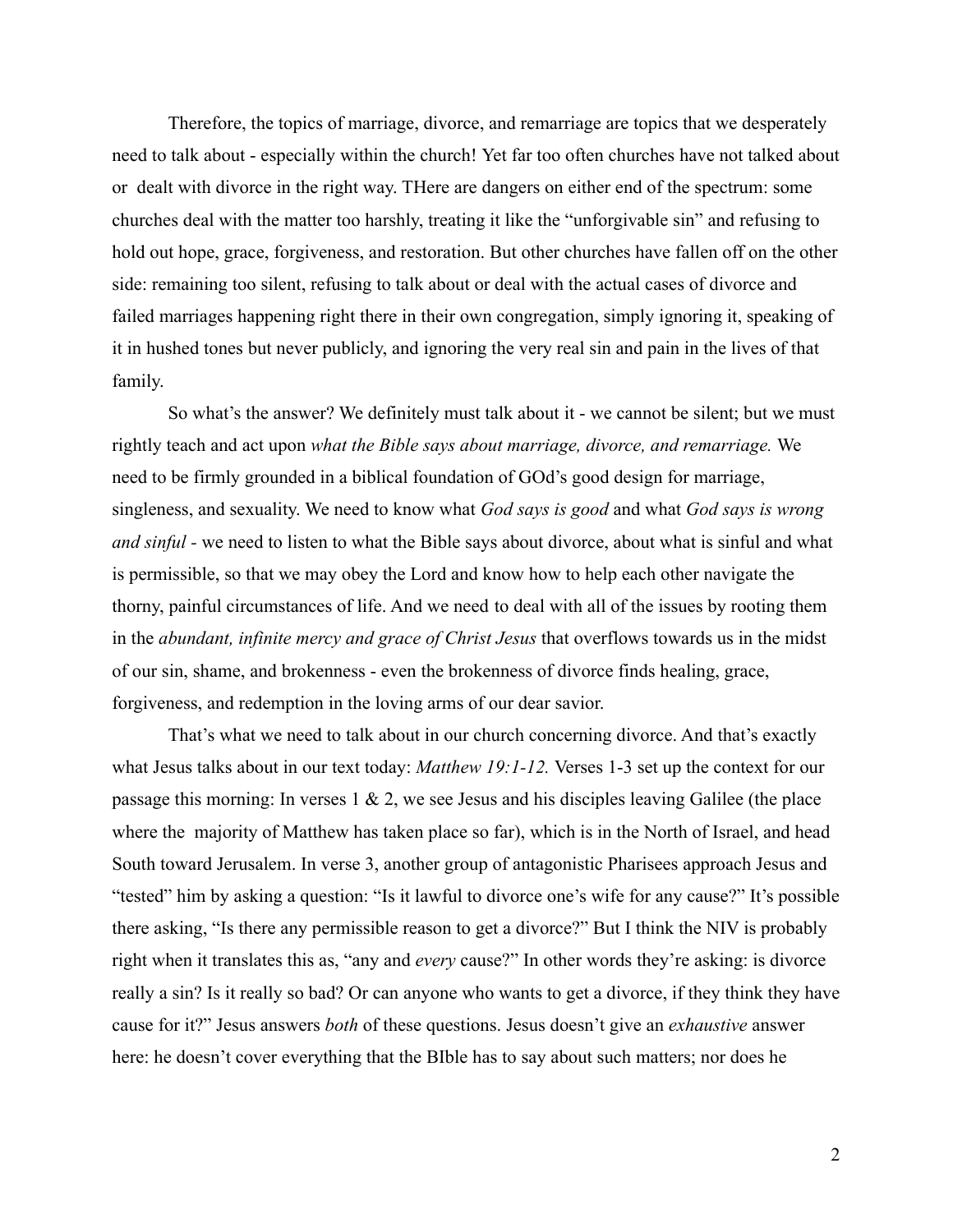address every pastoral issue regarding divorce and remarriage. But he does give us a *solid foundation* for thinking through these issues.

First, he lays the *positive foundation* of *God's good design for marriage.*

### **I. God's Good Design for Marriage** (19:4-6a)

The Pharisees ask Jesus about divorce in verse 3. In verses 4 and 5, Jesus replies: "He answered, 'Have you not read that he who created them from the beginning made them male and female, and said, 'Therefore, a man shall leave his father and his mother and hold fast to his wife, and the two shall become one flesh'?" (19:4-5). He's quoting **Gen. 2:24.**

In other words, Jesus doesn't immediately answer the question by pointing to divorce itself, at least not at first. He doesn't start by parsing out what's sin and what's not. He begins answering the question by lifting our eyes up to remember and behold the *positive, gloriously good design of marriage* as a gift of God to all of mankind. Jesus points to the positive foundation of marriage and sexuality laid in the very act of Creation, found in the first two chapters of the entire BIble: Genesis 1 and 2.

In the very beginning, GOd created *all things - everything that exists comes from GOd as the ultimate source.* And God created all things to be *very good.* God gave us Genesis 1 and 2 to tell us this, and he tell us that His purposes in creation - His created design - is *perfectly good.* So, it tells us that God created *humanity -* and he created us, specifically, to be *male* and *female.* "Gender" isn't a social construct - it's not something we just make up in our heads, or a product of culture, nor is it something that can change, as if it is up for discussion; no, it was *created and ordained by God in Creation itself.* Biological gender and sexuality are *good, GOd-given gifts to humanity -* but they are only to be received on *GOd's terms,* in the way he designed for them to be. There is no human flourishing or thriving outside of GOd's good, created design. After all, if a car is designed to run on gasoline, and you try to pour syrup into it instead, it's not going to work right, is it? And so it is with us - it is *good* for us to know what GOd's good, created design for us is, so that we can *live* by it.

And not only did God create us male and female, but He also created *marriage.* Since God is the Creator, he gets to define marriage for us - *He made it, he knows what it is and what it's for.* And since God is infinitely good, holy, and righteous, we can trust that His gift and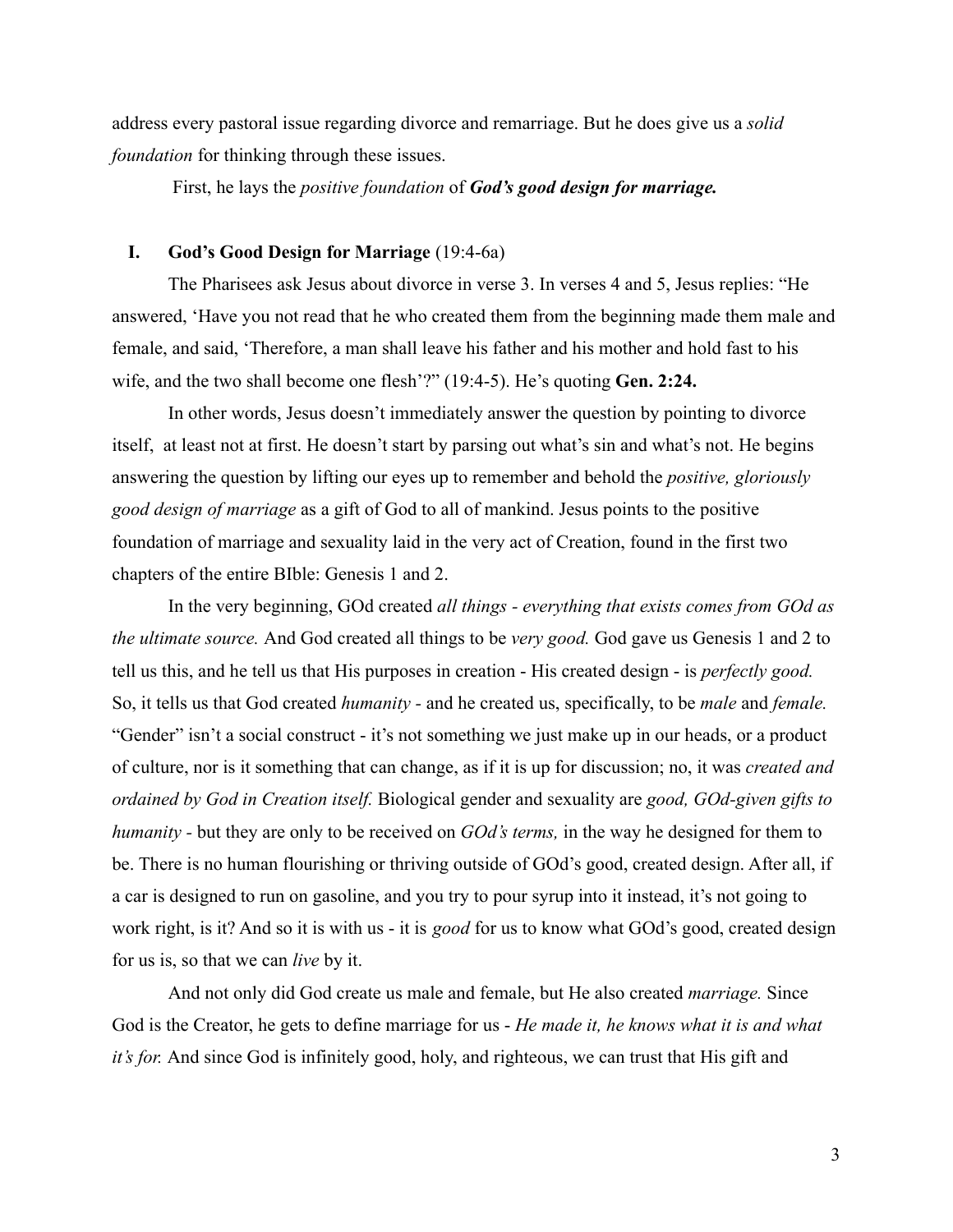definition of marriage is *good for us, for our children, for our neighbors, and for all of humanity and society.*

As Jesus alludes to here, GOd defines marriage as a lifelong, committed, covenantal union between one man and woman. They are united in all things, leaving their parents to establish one family, one household, *together.* And they are *one flesh -* which has many implications, but no least of which, it means that this union is a *sexual union.* Any sexual outside of marriage, therefore, are sinful because they are outside of GOd's good, created design meaning they are *bad* for us and others.

It is absolutely essential for us to remember that *God's gifts, designs, and commands are not arbitrary.* THey are *good* for us. Nothing good ever comes from distorting and abusing GOd's designs for gender, sexuality, and marriage. Yet *countless* of people, all throughout human history, have experienced life, joy, and flourishing through the biblical institution of marriage and the intimacy and family it brings. And this includes the fact that marriage is meant to be a *lifelong commitment, a covenantal union -* no loopholes, no room for getting out of it, simply *lifelong faithfulness to each other.* Now, this is by no means a *constricting, suffocating jail-sentence:* it is meant to bring each souse the wondrous gift of *security and assurance;* the peace of mind of not having to wonder whether or not their marriage is going to make it. It brings stability to the marriage, and to the children in the home, when it is built on the foundation of a *lifeline, unwavering commitment to each other.* This is GOd's beautiful design for marriage! THis is part of His gift to us! Why would anyone want to destroy that? So let us, unashamedly and joyfully, hold up to one another God's glorious design for marriage: one man united to one woman, as one flesh, in a lifelong, unbroken commitment to each other. I pray that this such a vision will continue to mark our church family, each of our individual families, and be the example we give to our children and the watching world!

But, obviously, we don't live in the Garden of Eden anymore. This side of the Fall, sin, sexual immorality, and divorce are tragic realities we have to deal with. This brings us to point 2...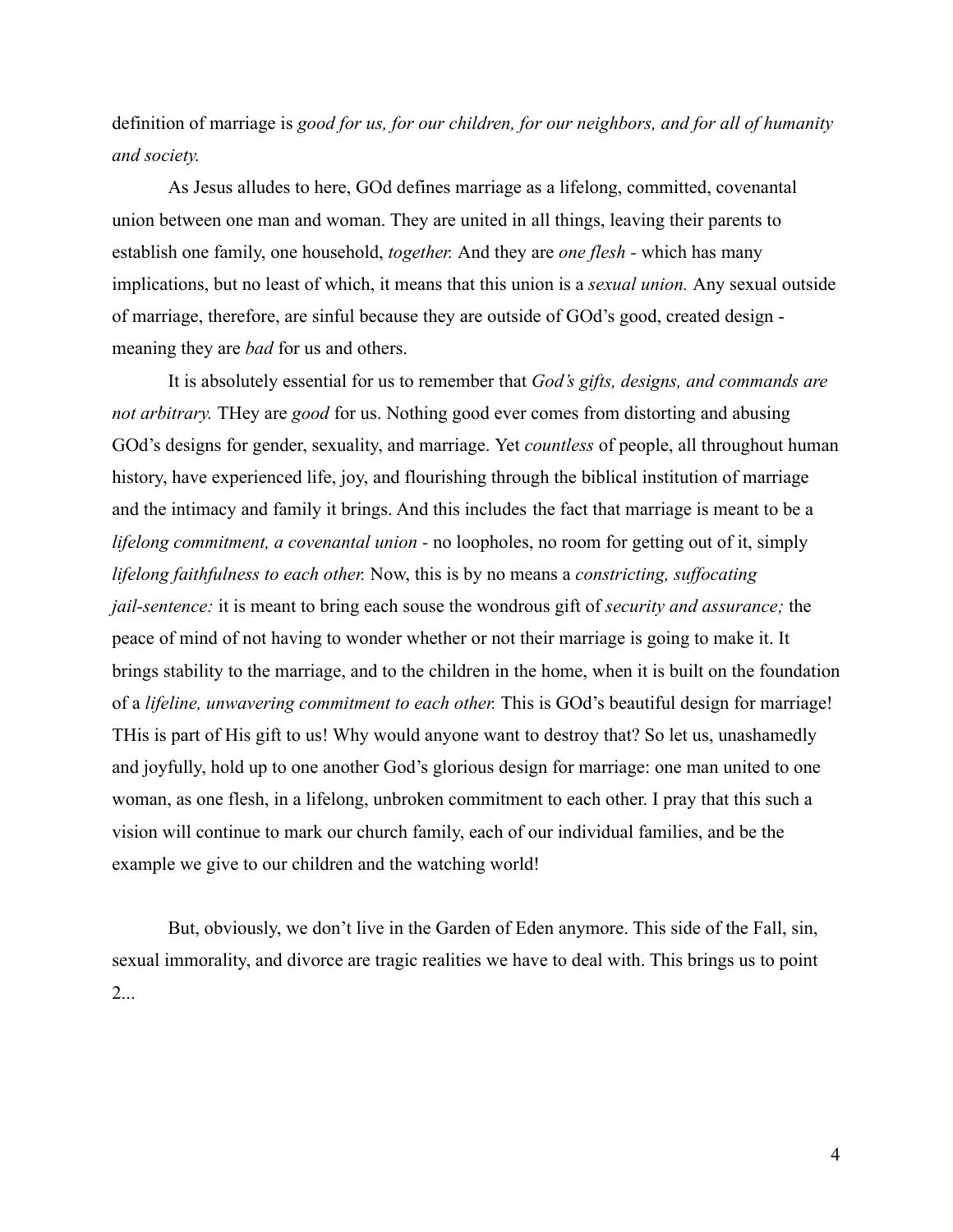# II. **Divorce Always Results from Sin, and Unbiblical Divorce and Remarriage are Adultery (vv.6-9)**

Next, in verse 6, Jesus draws out the implications of this in regards to whether or not divorce is to be permitted: "So they are no longer two but one flesh. What therefore God has joined together, let not man separate." In other words, Jesus is saying: *divorce was not included in GOd's created design for marriage.* In marriage, we become *one flesh -* God has designed it to be this way. Therefore, we cannot decide any differently. If being "one flesh" is instituted by God, between one man and one wife, in their marital and sexual union with each other, throughout their lifelong commitment to each other - than to get divorced is to try and *sever* that bond, that one flesh union. And to do so is to go against GOd's good design, His purposes, and His commands. If He has joined a man and wife together, no man or woman has the right to sever it. This is why divorce is sin. Any act that goes against God's Word, design, or commands is *sinful rebellion.*

But the Pharisees give a counter response in verse 7: "They said to him, 'Why then did Moses command one to give a certificate of divorce and to send her away?" They are referring to Deuteronomy 24:1-4, but they are missing the point of that text, and actually interpreting it wrongly. There, Moses does not "command" anyone to get a divorce. Deuteronomy 24, as part of the Old Covenant Law, was merely *regulating* divorce, not permitting or condoning it. Jesus explains this in verse 8, when he says Moses did so "because of your hardness of heart." In other words, Moses recognized that the Law couldn't change anyone's heart; because sinful people have hard hearts, it was inevitable that such sinful people would want to get a divorce. THe Law of Moses, in Deut. 24, simply regulated and put parameters around it.

And Jesus makes clear this was not to condone divorce and remarriage morally: he continues in verses 8, "but from the beginning it was not so." While the Law of Moses regulated divorce, it did not make it right or good. Jesus points out that to defy God's created design is still *sin;* therefore, divorce and remarriage are sin. No, the Law of Moses could not change anyone's heart. But we are not under the Mosaic Law or the Old Covenant - we are under the New Covenant, and if we are believers united to Christ by grace through faith, then we have new hearts! We have the Law of Christ written on our hearts. THerefore, sinful divorce are not permitted in the Church, Christ's New Covenant people.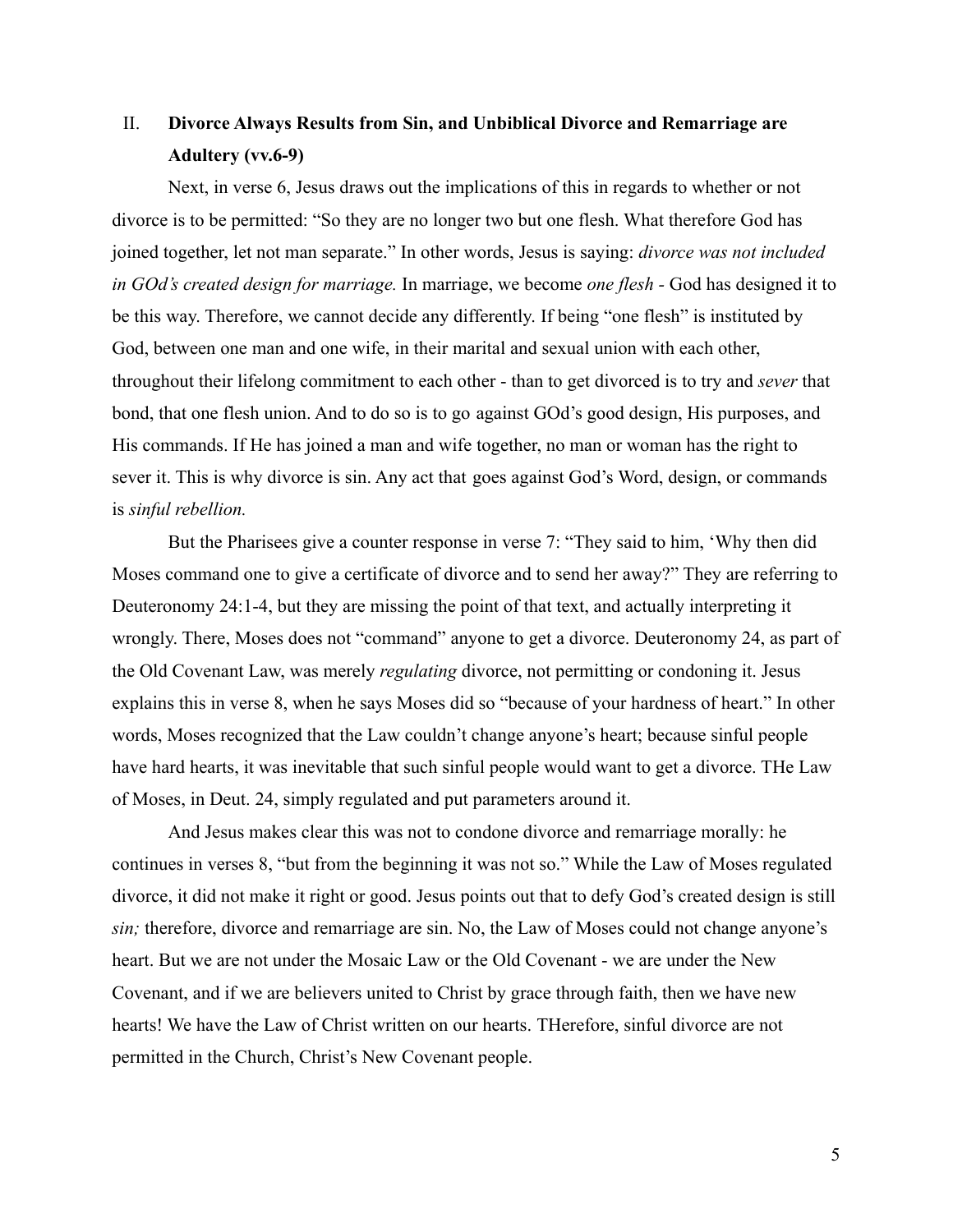Jesus continues in verse 9: "And I say to you: whoever divorces his wife, except for sexual immorality, and marries another, commits adultery." He once again reminds us that the standard of marriage is Creation itself, where God designed and defined it. Therefore, we can draw this conclusion: When two people are married, God "puts them together" so that they are *one flesh.* A legal certificate of divorce doesn't change that. THis is why, in verse 9, Jesus says that to divorce your spouse and then get remarried is to commit *adultery -* implying that you are still married, in a sense; still "one flesh" with your first spouse; then, when the remarriage occurs, it is actually adultery.

After making it very clear that divorce and remarriage are sinful and adulterous, Jesus then goes on to qualify that it is *not always* sinful to get divorced or be remarried; hear the exception clause in the middle of verse 9 again: *"*whoever divorces his wife, *except for sexual immorality.*" In other words, Jesus is saying that it is *is* permissible for someone to divorce their spouse *if that spouse has committed adultery.* Now, after laying the clear foundation of marriage in Creation and God's design for a man and wife to be inseparable, why would Jesus include this exception? Well I think the logic of it is clear: divorce is permissible in such a scenario because *the marriage bond has already been broken by the other spouse's adultery.* If a man leaves his wife and marries another woman, he is committing adultery, because even though he is legally divorced, he is still "one flesh" with his first wife; therefore, he breaks their covenantal union with one another when he gets remarried - thus committing adultery. But, from that point on, I think the BIble still treats that second marriage as a real marriage. THe first marriage has been broken; the second marriage, though born in sin, continues on as a real marriage.

Therefore, if a man cheats on his wife, committing adultery, he has *broken* their marital union; he's broken the marriage covenant he vowed to keep. Therefore, the wife is free to get a divorce because the marriage has already been broken; the divorce just recognizes that. And she is free to remarry without sin, and it is not considered adultery, for the exact same reason.

So, we see that divorce *always* comes about because of sin; and yet, it is not always sinful to get divorced. Adultery is always involved in a divorce: it's either the *result* of a sinful divorce, or it is the *just cause* of a biblically allowed divorce. Now, I want to make a couple of pastoral comments: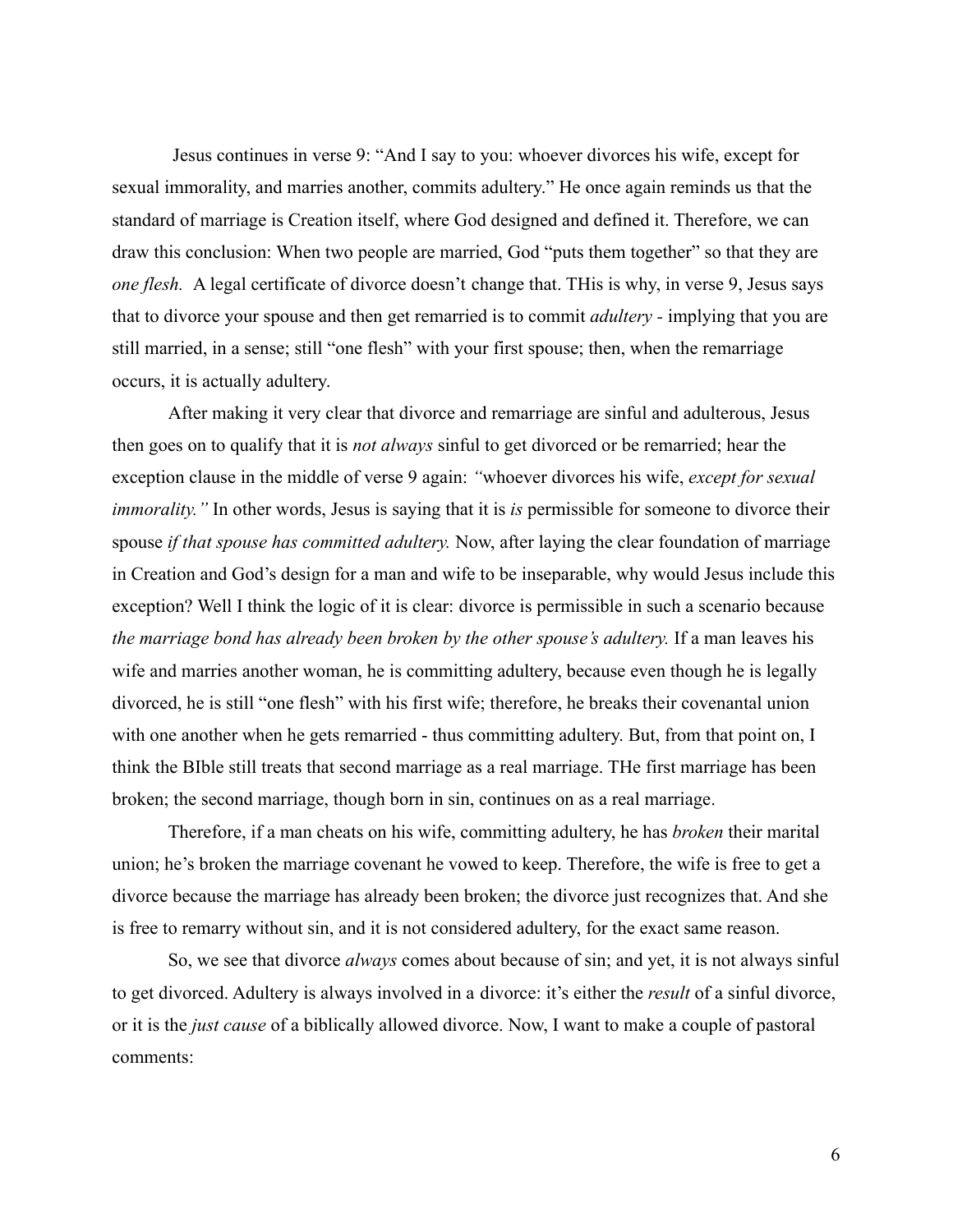First, I want to point that the Bible recognizes one other grounds for divorce: in 1 Cor. 7, Paul recognizes that if a believer is married to a non-Christian, and that non-Christian leaves and divorces the Christian spouse, then that spouse is allowed to let the non-believer go - that Christian man or woman is not in sin, since they aren't responsible for it, and they are free to remarry a believer. I don't have time to explain that passage further, I just wanted to point out the only two biblical grounds for divorce and remarriage for believers.

Secondly, just because adultery breaks the marital covenant and makes divorce *permissible,* it does not make it *required.* That is to say, in such a case, GOd does not *command* us to be divorced; there is opportunity for incredible grace, reconciliation, and redemption.

So, **for example**, let's say two Christians are married. Tragically, many years into their marriage, the man has an affair with another woman - he commits adultery and cheats on his wife. Now, lets play out two different scenarios:

In **scenario 1**, the man falls under conviction, confesses this to his wife, repents, and seeks pastoral counseling and strives to mend the broken marriage. IN such a case, the wife is free to divorce when she founds out - but when her husband is truly repentant, then imagine what an incredible picture of the grace of the gospel it is if she forgives him, stays married, and works with him towards seeing their marriage mended and healed! No, it is not an easy process; no, it does not mean there aren't any consequences for the sins involved; no, it does not mean that the woman will not bear much pain, sorrow, and even some scars that will have to heal and be worked through. But when both people are believers, and there is true repentance and true forgiveness, then it can become a beautiful picture of grace and redemption!

But now, let's look at **scenario 2:** the man doesn't fall under conviction for his sin, but is instead caught in the act. He apologizes out of shame and guilt, but doesn't seem truly repentant. Trust has been completely broken, and the wife is pretty sure he is still committing adultery behind her back - or will, as soon as he gets the chance. In such a case, the believing wife is free to seek a divorce and it is probably the wisest course of action. And if that were to happen in our church, then we, as her church family, should not let her feel any shame or guilt for that; she is the wronged one, the one who has been sinned against, and needs the support of the church.

But now for a third pastoral comment: what about if you're feeling conviction and guilt right now because of the sin of adultery, divorce, or remarriage you committed sometime in the past - maybe even far distant past? What do you do then? If that applies for you or a loved one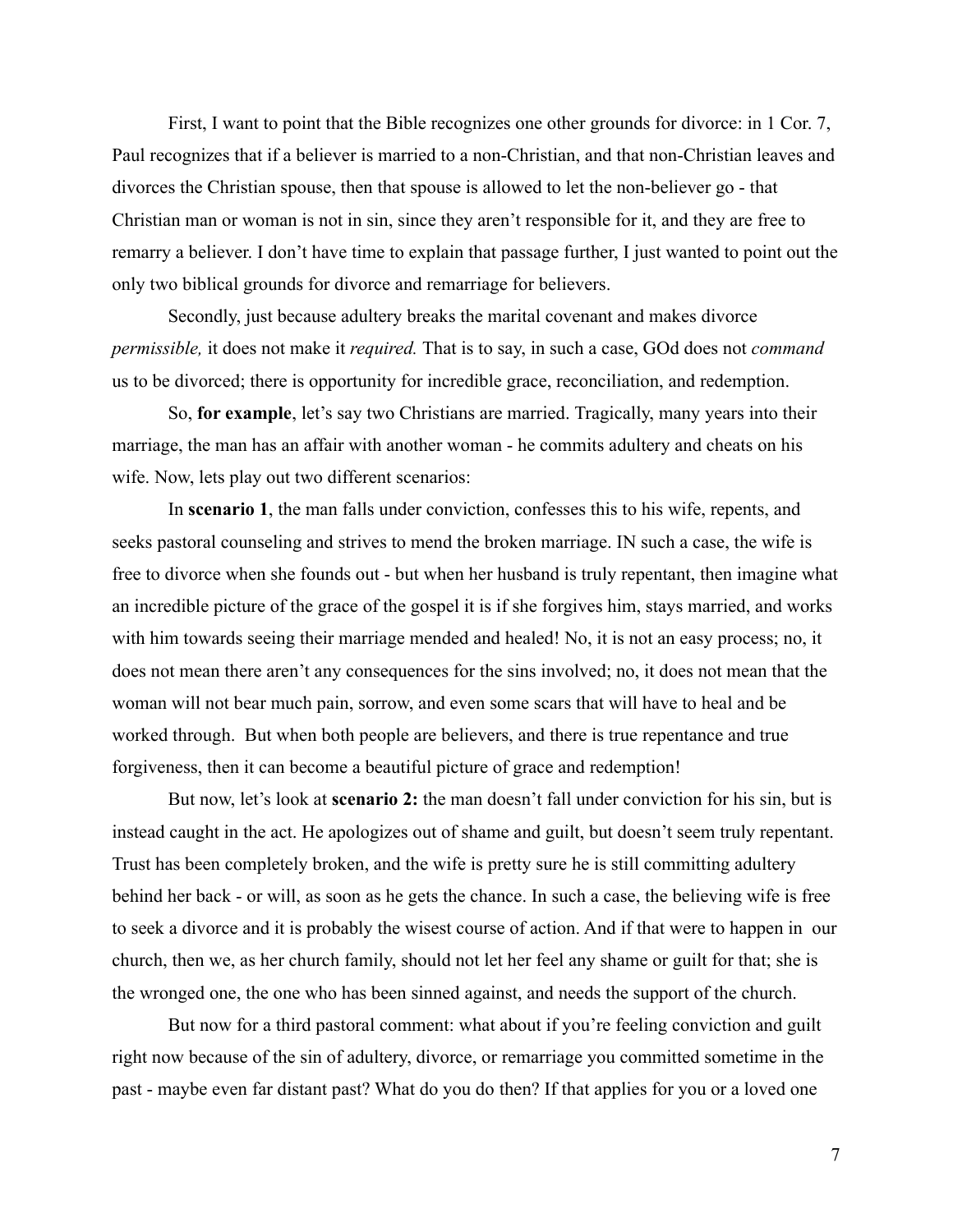this morning, I want us all to be reminded that *the grace of Christ is sufficient for such things!* Divorce is not the unforgivable sin. THe blood of Christ was shed for this, too, just like all of our other sins. If you're convicted this morning, simply repent, confess your guilt to the Lord, and receive forgiveness by resting in the finished work of Christ, who died on the cross to deal with even that divorce or that adulterous affair that you now regret. Repentance doesn't mean leaving your current spouse - no, now you are legitimately married - but repentance means you rest in Christ's grace for what lies behind, trusting his grace covers over all of your sinful past ( just like it does for all of us who are believers!) and it means you press on in faithfulness and holiness with the way things are *now*. Simply repent by turning to the glorious grace of Christ Jesus, resting in His grace by faith; his grace is more than enough to forgive and redeem whatever lies in our pasts; praise GOd for such grace!

Finally, we come to our last point...

# III. **Both Marriage and Singleness are Gifts to be Received for the Sake of the Kingdom of Christ (19:10-12)**

When the reality of what Christ has said about marriage, divorce, and remarriage dawns on the disciples, they respond in an incredibly cynical way, in verse 10: "If such is the case of a man with his wife, it is better not to marry." IN other words, if divorce is not an option, they think it would be better to not get married at all. If this is anyone's heart, then they really shouldn't get married to begin with; this reveals a heart problem. Marriage is to be received with joy, as God's gift, not something that you agree to *until you no longer like it.*

Nevertheless, Jesus responds in a way that might surprise us: "But he said to them, 'Not everyone can receive this saying, but only those to whom it is given. For there are eunuchs who have been so from birth, and there are eunuchs who have been made eunuchs by men, and there are eunuchs who have made themselves eunuchs for the sake of the kingdom of heaven. Let the one who is able to receive this receive it." (19:11-12).

Now, Jesus *isn't* saying that the disciples' cynical response is right and marriage should be avoided by all, as if it has somehow become a bad thing. Jesus's defense of marriage in vv.4-6 said the exact opposite: GOd created marriage as a good gift to us. So what is he saying here? Jesus now tells us that, just as *marriage* was created as GOd's good gift to humanity, so *singleness* is also GOd's gift to others, this side of the cross. He gives us three categories of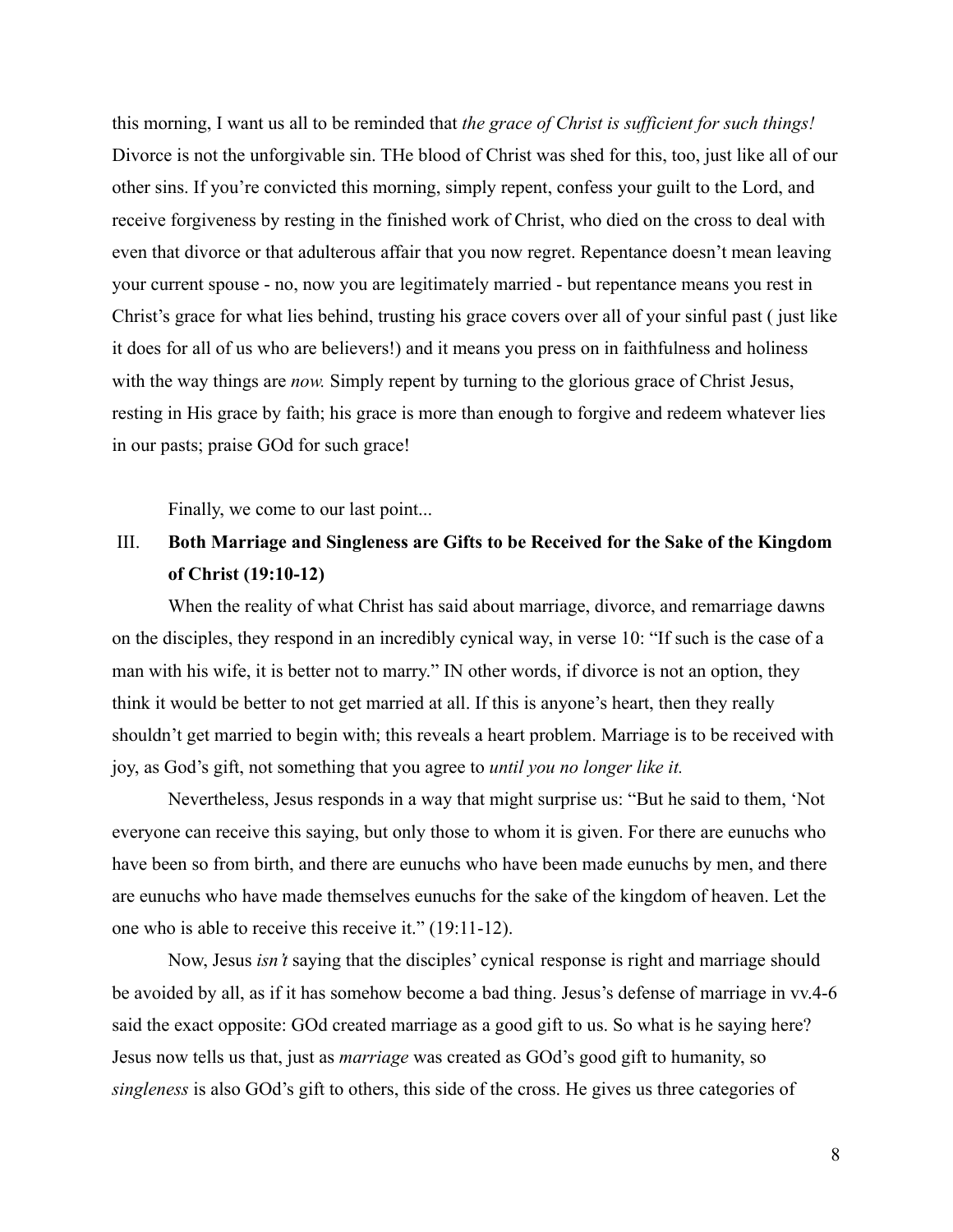"eunuchs" here: first, those who are "born" eunuchs, which simply means that, for whatever reason, marriage is biologically not an option for them. Second, there are "eunuchs who have been made eunuchs by men." Now, a eunuch was someone, such as a pagan priest or a male court servant who attended to ladies, who was emasculated (in order to, for example, be more trustworthy around them women he served). Jesus is not condoning such a practice, simply pointing out that such people are single for life. And he draws on this as a metaphor, in the third category: "there are eunuchs who have *made themselves* eunuchs for the sake of the kingdom of heaven." These are *Christians* who are called to *singleness.* THey are able to receive the saying that it is better not to get married, so that they can take full advantage of their singleness *for the sake of the Kingdom of Heaven.* This is exactly what Jesus himself modeled in his life, and exactly what Paul lived out after him. Church history is full of the examples of godly men and women who had the gift of singleness; many of them desired marriage, and yet were able to endure singleness through contentment in Christ; and being single, being without the responsibility of a home, a spouse, or children, they *invested their lives,* self-sacrificially, for the mission of the Church.

And so, this is a reminder that marriage should not be seen as what every Christian ought to do; nor should singleness be viewed as somehow "less than," or "second-class," or "plan B." I think the biblical point is for us to view *both as gifts from God.* Different gifts, but both gifts from the Lord to be used for the Kingdom.

Singleness can be received as a calling to live out the selfless, sacrificial mission of the gospel, limiting Christ himself! And marriage, after all, is a picture of the gospel as well. As Paul tells us in *Eph. 5:22-33,* the ultimate purpose of God's design for marriage is to be a picture of *the gospel* - a visible picture of Christ and the Church; that CHrist lived a perfect life, died on the cross to pay the penalty for God's wrath against the sins of His people, His Bride, and was raised on the third day to redeem us from death itself, to declare us righteous, and secure eternal life for us, His people, His Church, His Bride - to save all who turn and believe in the good news of the grace of Jesus Christ!

The gospel is a love story, a marriage; and all of history is heading towards the day when Christ will bring His Bride - the Church - home to live in his castle forever. And the glorious good news for us is that *that include you!* No matter how stained with sin you may be, the blood of Christ can wash you white as snow; simply cry out to the Lord, repent from your sins, believe